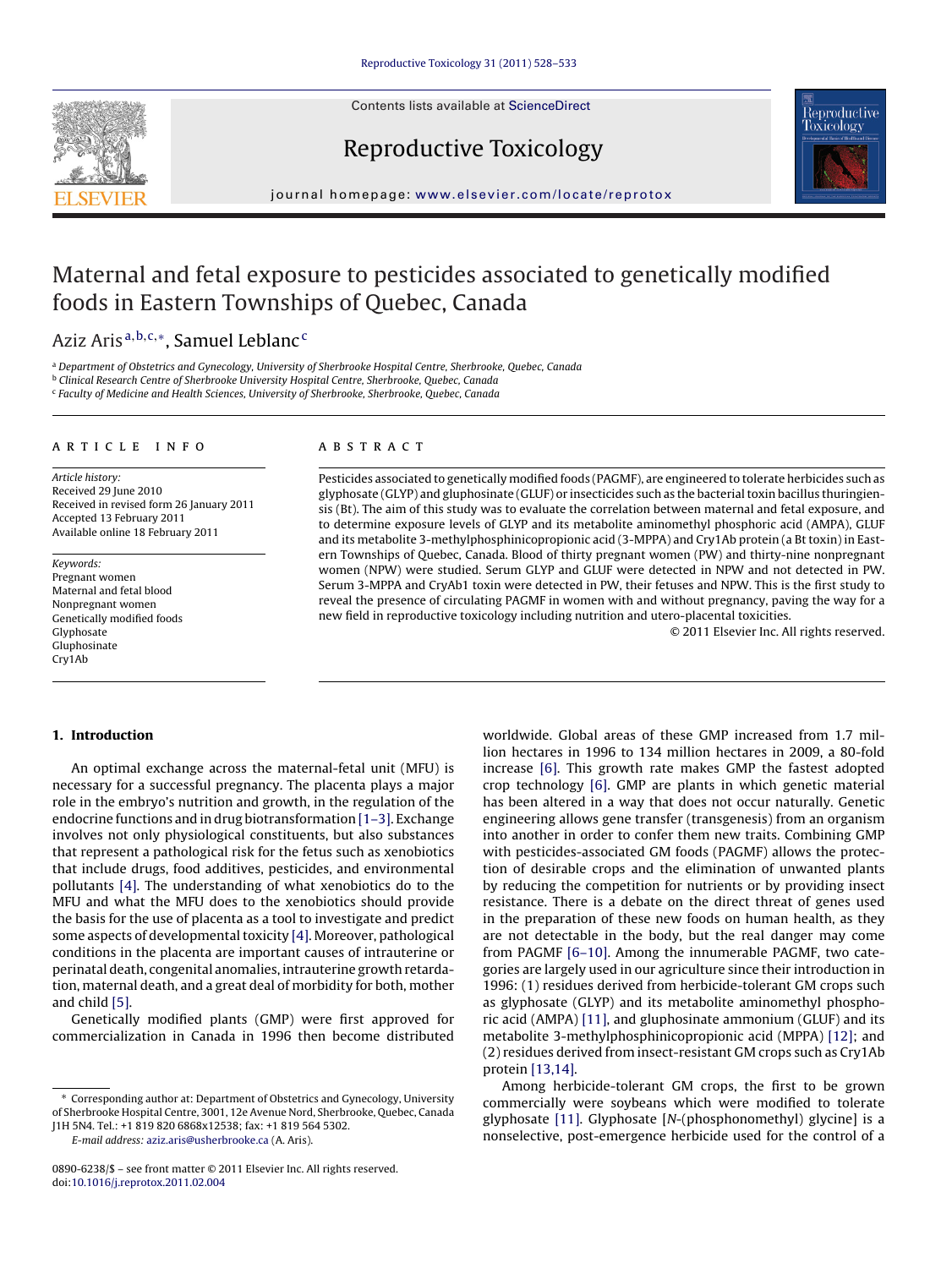<span id="page-1-0"></span>wide range of weeds [\[15\]. I](#page-4-0)t can be used on non-crop land as well as in a great variety of crops. GLYP is the active ingredient in the commercial herbicide Roundup®. Glyphosate is an acid, but usually used in a salt form, most commonly the isopropylamine salt. The target of glyphosate is 5-enolpyruvoylshikimate 3-phosphate synthase (EPSPS), an enzyme in the shikimate pathway that is required for the synthesis of many aromatic plant metabolites, including some amino acids. The gene that confers tolerance of the herbicide is from the soil bacterium Agrobacterium tumefaciens and makes an EPSPS that is not affected by glyphosate. Few studies have examined the kinetics of absorption, distribution, metabolism and elimination (ADME) of glyphosate in humans [\[15,16\].](#page-4-0) Curwin et al. [\[17\]](#page-4-0) reported detection of urinary GLYP concentrations among children, mothers and fathers living in farm and non farm households in Iowa. The ranges of detection were 0.062–5.0 ng/ml and 0.10–11 ng/ml for non farm and farm mothers, respectively. There was no significant difference between farm and non farm mothers and no positive association between the mothers' urinary glyphosate levels and glyphosate dust concentrations. These findings suggest that other sources of exposure such as diet may be involved.

Gluphosinate (or glufosinate) [ammonium dl-homoalanin-4- (methyl) phosphinate] is a broad-spectrum, contact herbicide. Its major metabolite is 3-methylphosphinicopropionic acid (MPPA), with which it has similar biological and toxicological effects [\[18\].](#page-4-0) GLUF is used to control a wide range of weeds after the crop emerges or for total vegetation control on land not used for cultivation. Gluphosinate herbicides are also used to desiccate (dry out) crops before harvest. It is a phosphorus-containing amino acid. It inhibits the activity of an enzyme, glutamine synthetase, which is necessary for the production of the amino acid glutamine and for ammonia detoxification [\[12\]. T](#page-4-0)he application of GLUF leads to reduced glutamine and increased ammonia levels in the plant's tissues. This causes photosynthesis to stop and the plant dies within a few days. GLUF also inhibits the same enzyme in animals [\[19\].](#page-4-0) The gene used to make plants resistant to gluphosinate comes from the bacterium Streptomyces hygroscopicus and encodes an enzyme called phosphinothricine acetyl transferase (PAT). This enzyme detoxifies GLUF. Crop varieties carrying this trait include varieties of oilseed rape, maize, soybeans, sugar beet, fodder beet, cotton and rice. As for GLYP, its kinetics of absorption, distribution, metabolism and elimination (ADME) is not well studied in humans, except few poisoned-case studies [\[16,20,21\]. H](#page-4-0)irose et al. reported the case of a 65-year-old male who ingested BASTA, which contains 20% (w/v) of GLUF ammonium, about 300 ml, more than the estimated human toxic dose [\[20\].](#page-4-0) The authors studied the serial change of serum GLUF concentration every 3–6 h and assessed the urinary excretion of GLUF every 24 h. The absorbed amount of GLUF was estimated from the cumulative urinary excretion. The changes in serum GLUF concentration exhibited  $T_{1/2\alpha}$  of 1.84 and  $T_{1/2\alpha}$  of 9.59 h. The apparent distribution volume at b-phase and the total body clearance were 1.44 l/kg and 86.6 ml/min, respectively. Renal clearance was estimated to be 77.9 ml/min.

The Cry1Ab toxin is an insecticidal protein produced by the naturally occurring soil bacterium Bacillus thuringiensis [\[22,23\].](#page-5-0) The gene (truncated cry1Ab gene) encoding this insecticidal protein was genetically transformed into maize genome to produce a transgenic insect-resistant plant (Bt-maize;MON810) and, thereby, provide specific protection against Lepidoptera infestation [\[13,14\].](#page-4-0) For more than 10 years, GM crops have been commercialized and approved as an animal feed in several countries worldwide. The Cry toxins (protoxins) produced by GM crops are solubilized and activated to Cry toxins by gut proteases of susceptible insect larvae. Activated toxin binds to specific receptors localized in the midgut epithelial cells [\[24,25\],](#page-5-0) invading the cell membrane and forming cation-selective ion channels that lead to the disruption of the epithelial barrier and larval death by osmotic cell lysis [\[26–28\].](#page-5-0)

Since the basis of better health is prevention, one would hope that we can develop procedures to avoid environmentally induced disease in susceptible population such as pregnant women and their fetuses. The fetus is considered to be highly susceptible to the adverse effects of xenobiotics. This is because environmental agents could disrupt the biological events that are required to ensure normal growth and development [\[29,30\].](#page-5-0) PAGMF are among the xenobiotics that have recently emerged and extensively entered the human food chain [\[9\], p](#page-4-0)aving the way for a new field of multidisciplinary research, combining human reproduction, toxicology and nutrition, but not as yet explored. Generated data will help regulatory agencies responsible for the protection of human health to make better decisions. Thus, the aim of this study was to investigate whether pregnant women are exposed to PAGMF and whether these toxicants cross the placenta to reach the fetus.

#### **2. Materials and methods**

#### 2.1. Chemicals and reagents

For the analytical support (Section [2.3\),](#page-2-0) GLYP, AMPA, GLUF, APPA and N-methyl-N-(tert-butyldimethylsilyl) trifluoroacetamide (MTBSTFA) + 1% tertburyldimethylchlorosilane (TBDMCS) were purchased from Sigma (St. Louis, MO, USA). 3-MPPA was purchased from Wako Chemicals USA (Richmond, VA, USA) and Sep-Pak Plus PS-2 cartridges, from Waters Corporation (Milford, MA, USA). All other chemicals and reagents were of analytical grade (Sigma, MO, USA). The serum samples for validation were collected from volunteers.

#### 2.2. Study subjects and blood sampling

At the Centre Hospitalier Universitaire de Sherbrooke (CHUS), we formed two groups of subjects: (1) a group of healthy pregnant women ( $n=30$ ), recruited at delivery; and (2) a group of healthy fertile nonpregnant women ( $n = 39$ ), recruited during their tubal ligation of sterilization. As shown in Table 1 of clinical characteristics of subjects, eligible groups were matched for age and body mass index (BMI). Participants were not known for cigarette or illicit drug use or for medical condition (i.e. diabetes, hypertension or metabolic disease). Pregnant women had vaginal delivery and did not have any adverse perinatal outcomes. All neonates were of appropriate size for gestational age  $(3423 \pm 375$  g).

Blood sampling was done before delivery for pregnant women or at tubal ligation for nonpregnant women and was most commonly obtained from the median cubital vein, on the anterior forearm. Umbilical cord blood sampling was done after birth using the syringe method. Since labor time can take several hours, the time between taking the last meal and blood sampling is often a matter of hours. Blood samples were collected in BD Vacutainer 10 ml glass serum tubes (Franklin Lakes, NJ, USA). To obtain serum, whole blood was centrifuged at 2000 rpm for 15 min within 1 h of collection. For maternal samples, about 10 ml of blood was collected, resulting in 5–6.5 ml of serum. For cord blood samples, about 10 ml of blood was also collected by syringe, giving 3–4.5 ml of serum. Serum was stored at −20 ◦C until assayed for PAGMF levels.

Subjects were pregnant and non-pregnant women living in Sherbrooke, an urban area of Eastern Townships of Quebec, Canada. No subject had worked or lived with a spouse working in contact with pesticides. The diet taken is typical of a middle

## **Table 1**

|                                                       | Pregnant women<br>$(n=30)$ | Nonpregnant<br>women $(n=39)$ | $P$ value <sup>a</sup> |
|-------------------------------------------------------|----------------------------|-------------------------------|------------------------|
| Age<br>(year,<br>$mean \pm SD$ )                      | $32.4 \pm 4.2$             | $33.9 \pm 4.0$                | NS.                    |
| <b>BMI</b><br>(kg/m <sup>2</sup> ,<br>$mean \pm SD$ ) | $24.9 + 3.1$               | $24.8 + 3.4$                  | <b>NS</b>              |
| Gestational age<br>(week,<br>$mean \pm SD$ )          | $38.3 + 2.5$               | N/A                           | N/A                    |
| Birth weight<br>$(g, mean \pm SD)$                    | $3364 + 335$               | N/A                           | N/A                    |

BMI, body mass index;  $N/A$ , not applicable; data are expressed as mean  $\pm$  SD; NS, not significant.

<sup>a</sup> P values were determined by Mann–Whitney test.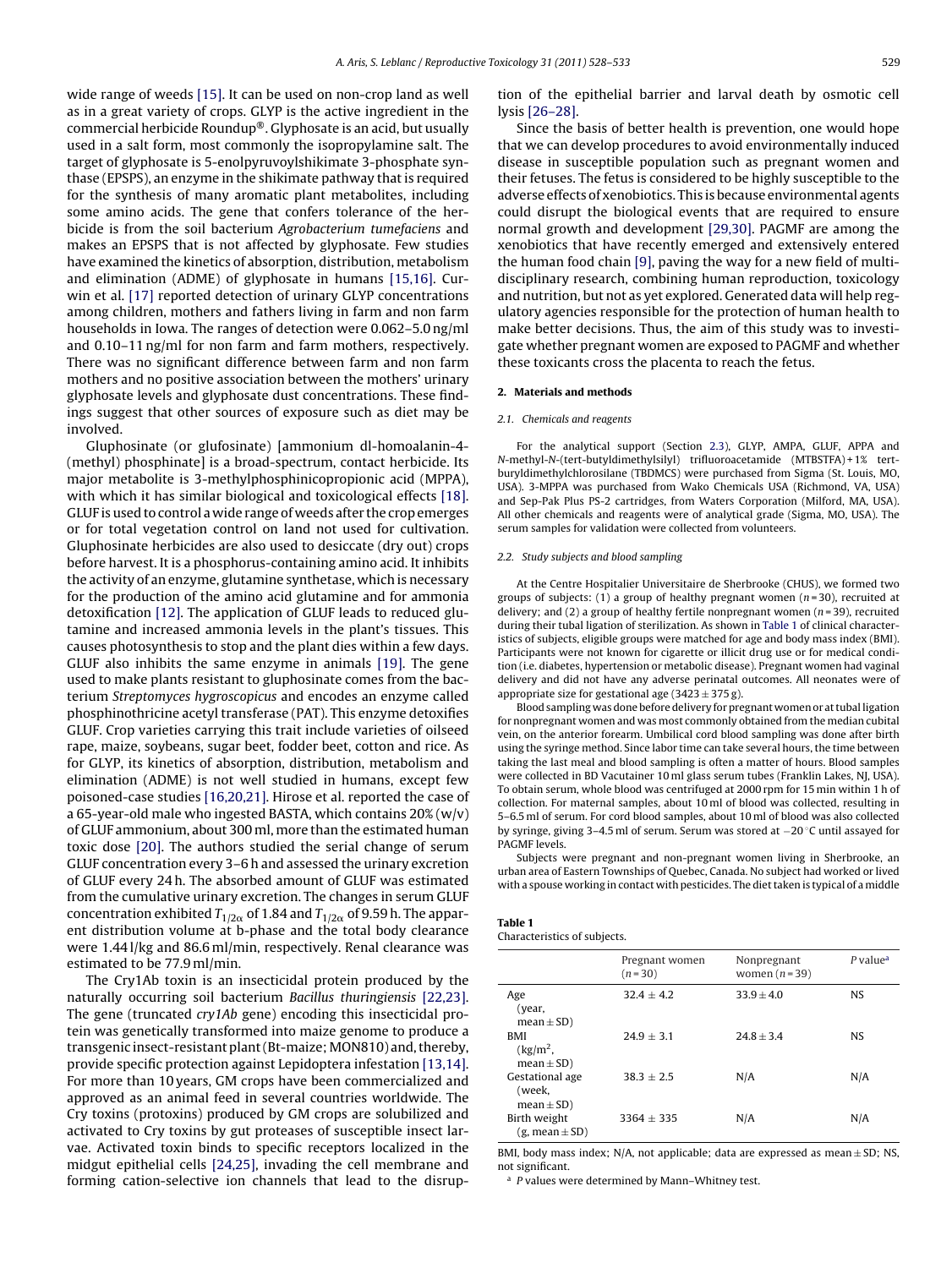<span id="page-2-0"></span>class population of Western industrialized countries. A food market-basket, representative for the general Sherbrooke population, contains various meats, margarine, canola oil, rice, corn, grain, peanuts, potatoes, fruits and vegetables, eggs, poultry, meat and fish. Beverages include milk, juice, tea, coffee, bottled water, soft drinks and beer. Most of these foods come mainly from the province of Quebec, then the rest of Canada and the United States of America. Our study did not quantify the exact levels of PAGMF in a market-basket study. However, given the widespread use of GM foods in the local daily diet (soybeans, corn, potatoes, ...), it is conceivable that the majority of the population is exposed through their daily diet [\[31,32\].](#page-5-0)

The study was approved by the CHUS Ethics Human Research Committee on Clinical Research. All participants gave written consent.

#### 2.3. Herbicide and metabolite determination

Levels of GLYP, AMPA, GLUF and 3-MPPA were measured using gas chromatography–mass spectrometry (GC–MS).

#### 2.3.1. Calibration curve

According to a method described by Motojyuku et al. [\[16\], G](#page-4-0)LYP, AMPA, GLUF and 3-MPPA (1 mg/ml) were prepared in 10% methanol, which is used for all standards dilutions. These solutions were further diluted to concentrations of 100 and  $10 \mu$ g/ml and stored for a maximum of 3 months at  $4 \degree C$ . A 1  $\mu$ g/ml solution from previous components was made prior herbicide extraction. These solutions were used as calibrators. A stock solution of DL-2-amino-3-phosphonopropionic acid (APPA) (1 mg/ml) was prepared and used as an internal standard (IS). The IS stock solution was further diluted to a concentration of  $100 \mu$ g/ml. Blank serum samples (0.2 ml) were spiked with 5  $\mu$ l of IS (100  $\mu$ g/ml), 5  $\mu$ l of each calibrator solution (100  $\mu$ g/ml), or 10, 5  $\mu$ l of 10  $\mu$ g/ml solution, or 10, 5  $\mu$ l of 1  $\mu$ g/ml solution, resulting in calibration samples containing 0.5  $\mu$ g of IS (2.5  $\mu$ g/ml), with 0.5  $\mu$ g (2.5  $\mu$ g/ml), 0.1  $\mu$ g (0.5  $\mu$ g/ml), 0.05  $\mu$ g (0.25  $\mu$ g/ml), 0.01  $\mu$ g (0.05  $\mu$ g/ml) 0.005  $\mu$ g (0.025  $\mu$ g/ml) of each compound (i.e. GLYP, AMPA, GLUF and 3-MPPA). Concerning extraction development, spiked serum with 5  $\mu$ g/ml of each compound was used as control sample.

#### 2.3.2. Extraction procedure

The calibration curves and serum samples were extracted by employing a solid phase extraction (SPE) technique, modified from manufacturer's recommendations and from Motojyuku et al. [\[16\]. S](#page-4-0)piked serum (0.2 ml), prepared as described above, and acetonitrile (0.2 ml) were added to centrifuge tubes. The tubes were then vortexed (15 s) and centrifuged (5 min,  $1600 \times g$ ). The samples were purified by SPE using 100 mg Sep-Pak Plus PS-2 cartridges, which were conditioned by washing with 4 ml of acetonitrile followed by 4 ml of distilled water. The samples were loaded onto the SPE cartridges, dried (3 min, 5 psi) and eluted with 2 ml of acetonitrile. The solvent was evaporated to dryness under nitrogen. The samples were reconstituted in  $50 \mu$ l each of MTBSTFA with 1% TBDMCS and acetonitrile. The mixture was vortexed for 30 s every 10 min, 6 times. Samples of solution containing the derivatives were used directly for GC–MS (Agilent Technologies 6890N GC and 5973 Invert MS).

#### 2.3.3. GC–MS analysis

Chromatographic conditions for these analyses were as followed: a  $30 \text{ m} \times 0.25 \text{ mm}$  Zebron ZB-5MS fused-silica capillary column with a film thickness of  $0.25 \mu m$  from Phenomenex (Torrance, CA, USA) was used. Helium was used as a carrier gas at 1.1 ml/min. A 2  $\mu$ l extract was injected in a split mode at an injection temperature of 250 ◦C. The oven temperature was programmed to increase from an initial temperature of 100 ◦C (held for 3 min) to 300 ◦C (held for 5 min) at  $5^{\circ}$ C/min. The temperatures of the quadrupode, ion source and mass-selective detector interface were respectively 150, 230 and 280 ◦C. The MS was operated in the selected-ion monitoring (SIM) mode. The following ions were monitored (with quantitative ions in parentheses): GLYP (454), 352; AMPA (396), 367; GLUF (466); 3-MPPA (323); IS (568), 466.

The limit of detection (LOD) is defined as a signal of three times the noise. For 0.2 ml serum samples, LOD was 15, 10, 10 and 5 ng/ml for GLYP, GLUF, AMPA and 3-MPPA, respectively.

#### 2.4. Cry1Ab protein determination

Cry1Ab protein levels were determined in blood using a commercially available double antibody sandwich (DAS) enzyme-linked immunosorbent assay (Agdia, Elkhart, IN, USA), following manufacturer's instructions. A standard curve was prepared by successive dilutions (0.1–10 ng/ml) of purified Cry1Ab protein (Fitzgerald Industries International, North Acton,MA, USA) in PBST buffer. The mean absorbance (650 nm) was calculated and used to determine samples concentration. Positive and negative controls were prepared with the kit Cry1Ab positive control solution, diluted 1/2 in serum.

## 2.5. Statistical analysis

PAGMP exposure was expressed as number, range and mean $\pm$ SD for each group. Characteristics of cases and controls and PAGMP exposure were compared using the Mann–Whitney U-test for continuous data and by Fisher's exact test for categorical data. Wilcoxon matched pairs test compared two dependent groups.

#### **Table 2**

Concentrations of GLYP, AMPA, GLUF, 3-MPPA and Cry1Ab protein in maternal and fetal cord serum.

|                                                                                      | Maternal $(n=30)$                          | Fetal cord $(n=30)$                         | P value <sup>a</sup> |
|--------------------------------------------------------------------------------------|--------------------------------------------|---------------------------------------------|----------------------|
| GLYP<br>Number of detection<br>Range of detection (ng/ml)                            | nd                                         | nd                                          | nc                   |
| $Mean + SD$<br><b>AMPA</b><br>Number of detection                                    | nd                                         | nd                                          | nc                   |
| Range of detection (ng/ml)<br>Mean $\pm$ SD (ng/ml)<br><b>GLUF</b>                   |                                            |                                             |                      |
| Number of detection<br>Range of detection (ng/ml)<br>Mean $\pm$ SD (ng/ml)<br>3-MPPA | nd                                         | nd                                          | nc                   |
| Number of detection<br>Range of detection (ng/ml)<br>Mean $\pm$ SD (ng/ml)<br>Cry1Ab | 30/30 (100%)<br>21.9-417<br>$120 \pm 87.0$ | 30/30 (100%)<br>8.76-193<br>$57.2 \pm 45.6$ | P < 0.001            |
| Number of detection<br>Range of detection (ng/ml)<br>Mean $\pm$ SD (ng/ml)           | 28/30 (93%)<br>nd-1.50<br>$0.19 \pm 0.30$  | 24/30 (80%)<br>$nd-0.14$<br>$0.04 \pm 0.04$ | $P = 0.002$          |

GLYP, glyphosate; AMPA, aminomethyl phosphoric acid; GLUF, gluphosinate ammonium; 3-MPPA, 3-methylphosphinicopropionic acid; Cry1Ab, protein from bacillus thuringiensis; nd, not detectable; nc, not calculable because not detectable. Data are expressed as number  $(n, \mathcal{X})$  of detection, range and mean  $\pm$  SD (ng/ml).

<sup>a</sup> P values were determined by Wilcoxon matched pairs test.

Other statistical analyses were performed using Spearman correlations. Analyses were realized with the software SPSS version 17.0. A value of P < 0.05 was considered as significant for every statistical analysis.

## **3. Results**

As shown in [Table 1, p](#page-1-0)regnant women and nonpregnant women were similar in terms of age and body mass index. Pregnant women had normal deliveries and birth-weight infants ([Table 1\).](#page-1-0)

GLYP and GLUF were non-detectable (nd) in maternal and fetal serum, but detected in nonpregnant women (Table 2, [Fig. 1](#page-3-0)). GLYP was [2/39 (5%), range (nd–93.6 ng/ml) and mean  $\pm$  SD (73.6  $\pm$  28.2 ng/ml)] and GLUF was [7/39 (18%), range (nd–53.6 ng/ml) and mean  $\pm$  SD (28.7  $\pm$  15.7 ng/ml). AMPA was not detected in maternal, fetal and nonpregnant women samples. The metabolite 3-MPPA was detected in maternal serum [30/30 (100%), range (21.9–417 ng/ml) and mean  $\pm$  SD (120  $\pm$  87.0 ng/ml), in fetal cord serum [30/30 (100%), range (8.76–193 ng/ml) and mean  $\pm$  SD  $(57.2 \pm 45.6 \,\text{ng/ml})$  and in nonpregnant women serum [26/39] (67%), range (nd–337 ng/ml) and mean  $\pm$  SD (84.1  $\pm$  70.3 ng/ml)]. A significant difference in 3-MPPA levels was evident between maternal and fetal serum ( $P < 0.001$ , Table 2, [Fig. 1\),](#page-3-0) but not between maternal and nonpregnant women serum  $(P=0.075,$  [Table 3,](#page-3-0) [Fig. 1\).](#page-3-0)

Serum insecticide Cry1Ab toxin was detected in: (1) pregnant women [28/30 (93%), range (nd–1.5 ng/ml) and mean  $\pm$  SD  $(0.19 \pm 0.30 \,\text{ng/ml})$ ; (2) nonpregnant women [27/39 (69%), range  $(nd-2.28 ng/ml)$  and mean  $\pm$  SD  $(0.13 \pm 0.37 ng/ml)$ ; and (3) fetal cord [24/30 (80%), range (nd–0.14 ng/ml) and mean  $\pm$  SD  $(0.04 \pm 0.04 \,\text{ng/ml})$ . A significant difference in Cry1Ab levels was evident between pregnant and nonpregnant women's serum  $(P=0.006,$  [Table 3,](#page-3-0) [Fig. 2\)](#page-3-0) and between maternal and fetal serum  $(P = 0.002,$  Table 2, [Fig. 2\).](#page-3-0)

We also investigated a possible correlation between the different contaminants in the same woman. In pregnant women, GLYP, its metabolite AMPA and GLUF were undetectable in maternal blood and therefore impossible to establish a correlation between them. In nonpregnant women, GLYP was detected in 5% of the subjects, its metabolite AMPA was not detected and GLUF was detected in 18%, thus no significant correlation emerged from these contam-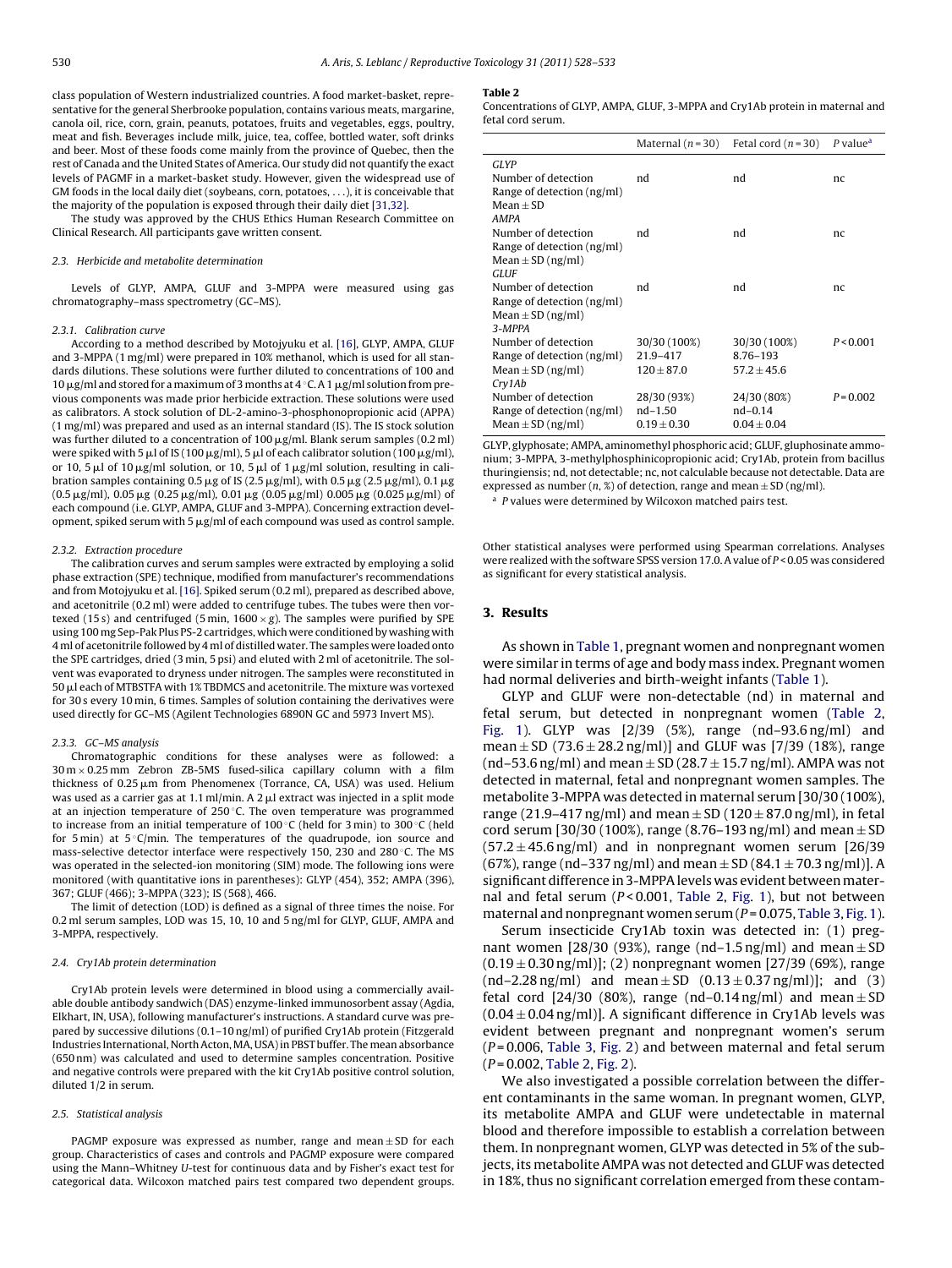<span id="page-3-0"></span>

**Fig. 1.** Circulating concentrations of Glyphosate (GLYP: A), Gluphosinate (GLUF: B) and 3-methylphosphinicopropionic acid (3-MPPA: C and D) in pregnant and nonpregnant women (A-C) and in maternal and fetal cord blood (D). Blood sampling was performed from thirty pregnant women and thirty-nine nonpregnant women. Chemicals were assessed using GC–MS. P values were determined by Mann–Whitney test in the comparison of pregnant women to nonpregnant women (A–C). P values were determined by Wilcoxon matched pairs test in the comparison of maternal to fetal samples (D). A P value of 0.05 was considered as significant.

#### **Table 3**

Concentrations of GLYP, AMPA, GLUF, 3-MPPA and Cry1Ab protein in serum of pregnant and nonpregnant women.

|                               | Pregnant women<br>$(n=30)$ | Nonpregnant<br>women $(n=39)$ | P value <sup>a</sup> |
|-------------------------------|----------------------------|-------------------------------|----------------------|
| <b>GLYP</b>                   |                            |                               |                      |
| Number of detection           | nd                         | 2/39(5%)                      | nc                   |
| Range of detection<br>(ng/ml) |                            | $nd - 93.6$                   |                      |
| $Mean + SD$                   |                            | $73.6 \pm 28.2$               |                      |
| <b>AMPA</b>                   |                            |                               |                      |
| Number of detection           | nd                         | nd                            | nc                   |
| Range of detection            |                            |                               |                      |
| (ng/ml)                       |                            |                               |                      |
| Mean $\pm$ SD (ng/ml)         |                            |                               |                      |
| <b>GLUF</b>                   |                            |                               |                      |
| Number of detection           | nd                         | 7/39 (18%)                    | nc                   |
| Range of detection<br>(ng/ml) |                            | $nd - 53.6$                   |                      |
| Mean $\pm$ SD (ng/ml)         |                            | $28.7 + 15.7$                 |                      |
| 3-MPPA                        |                            |                               |                      |
| Number of detection           | 30/30 (100%)               | 26/39 (67%)                   | $P = 0.075$          |
| Range of detection<br>(ng/ml) | 21.9-417                   | nd-337                        |                      |
| Mean $\pm$ SD (ng/ml)         | $120 \pm 87.0$             | $84.1 \pm 70.3$               |                      |
| Cry1Ab                        |                            |                               |                      |
| Number of detection           | 28/30 (93%)                | 27/39 (69%)                   | $P = 0.006$          |
| Range of detection<br>(ng/ml) | $nd-1.50$                  | $nd - 2.28$                   |                      |
| Mean $\pm$ SD (ng/ml)         | $0.19 \pm 0.30$            | $0.13 \pm 0.37$               |                      |



 $a$  P values were determined by Mann–Whitney test.



**Fig. 2.** Circulating concentrations of Cry1Ab toxin in pregnant and nonpregnant women (A), and maternal and fetal cord (B). Blood sampling was performed from thirty pregnant women and thirty-nine nonpregnant women. Levels of Cry1Ab toxin were assessed using an ELISA method. P values were determined by Mann–Whitney test in the comparison of pregnant women to nonpregnant women (A). P values were determined by Wilcoxon matched pairs test in the comparison of maternal to fetal samples (B). A P value of 0.05 was considered as significant.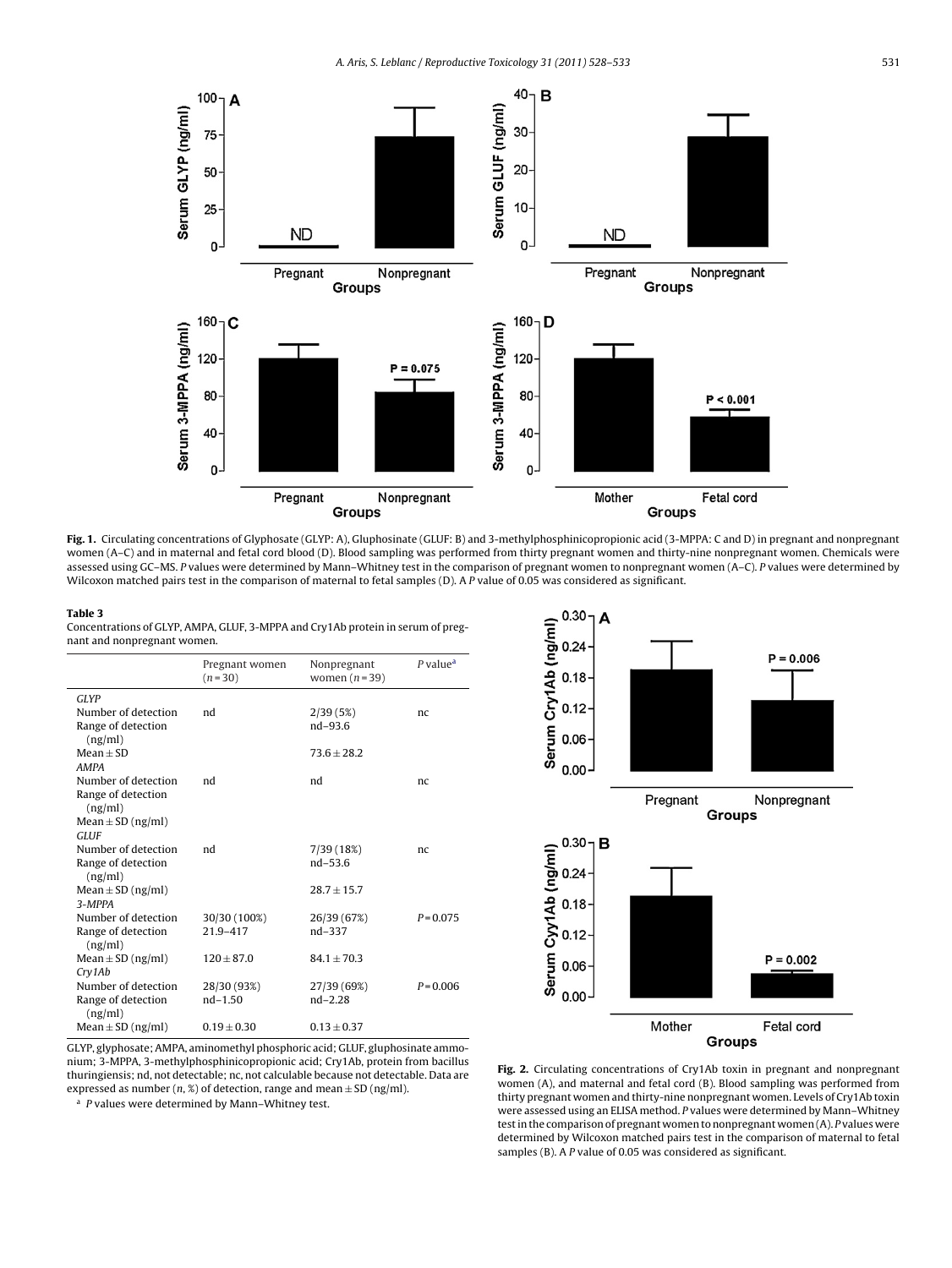<span id="page-4-0"></span>inants in the same subjects. Moreover, there was no correlation between 3-MPPA and Cry1Ab in the same women, both pregnant and not pregnant.

# **4. Discussion**

Our results show that GLYP was not detected in maternal and fetal blood, but present in the blood of some nonpregnant women (5%), whereas its metabolite AMPA was not detected in all analyzed samples. This is may be explained by the absence of exposure, the efficiency of elimination or the limitation of the method of detection. Previous studies report that glyphosate and AMPA share similar toxicological profiles. Glyphosate toxicity has been shown to be involved in the induction of developmental retardation of fetal skeleton [\[33\]](#page-5-0) and significant adverse effects on the reproductive system of male Wistar rats at puberty and during adulthood [\[34\]. A](#page-5-0)lso, glyphosate was harmful to human placental cells [\[35,36\]](#page-5-0) and embryonic cells [\[36\]. I](#page-5-0)t is interesting to note that all of these animal and in vitro studies used very high concentrations of GLYP compared to the human levels found in our studies. In this regard, our results represent actual concentrations detected in humans and therefore they constitute a referential basis for future investigations in this field.

GLUF was detected in 18% of nonpregnant women's blood and not detected in maternal and fetal blood. As for GLYP, the non detection of GLUF may be explained by the absence of exposure, the efficiency of elimination or the limitation of the method of detection. Regarding the non-detection of certain chemicals in pregnant women compared with non pregnant women, it is assumed that the hemodilution caused by pregnancy may explain, at least in part, such non-detection. On the other hand, 3-MPPA (the metabolite of GLUF) was detected in 100% of maternal and umbilical cord blood samples, and in 67% of the nonpregnant women's blood samples. This highlights that this metabolite is more detectable than its precursor and seems to easily cross the placenta to reach the fetus. Garcia et al.[\[37\]in](#page-5-0)vestigated the potential teratogenic effects of GLUF in humans found and increased risk of congenital malformations with exposure to GLUF. GLUF has also been shown in mouse embryos to cause growth retardation, increased death or hypoplasia [18]. As for GLYP, it is interesting to note that the GLUF concentrations used in these tests are very high (10 ug/ml) compared to the levels we found in this study (53.6 ng/ml). Hence, our data which provide the actual and precise concentrations of these toxicants, will help in the design of more relevant studies in the future.

On the other hand, Cry1Ab toxin was detected in 93% and 80% of maternal and fetal blood samples, respectively and in 69% of tested blood samples from nonpregnant women. There are no other studies for comparison with our results. However, trace amounts of the Cry1Ab toxin were detected in the gastrointestinal contents of livestock fed on GM corn [\[38–40\],](#page-5-0) raising concerns about this toxin in insect-resistant GM crops; (1) that these toxins may not be effectively eliminated in humans and (2) there may be a high risk of exposure through consumption of contaminated meat.

# **5. Conclusions**

To our knowledge, this is the first study to highlight the presence of pesticides-associated genetically modified foods in maternal, fetal and nonpregnant women's blood. 3-MPPA and Cry1Ab toxin are clearly detectable and appear to cross the placenta to the fetus. Given the potential toxicity of these environmental pollutants and the fragility of the fetus, more studies are needed, particularly those using the placental transfer approach [\[41\]. T](#page-5-0)hus, our present results will provide baseline data for future studies exploring a new area of research relating to nutrition, toxicology and reproduction in women. Today, obstetric-gynecological disorders that are associated with environmental chemicals are not known. This may involve perinatal complications (i.e. abortion, prematurity, intrauterine growth restriction and preeclampsia) and reproductive disorders (i.e. infertility, endometriosis and gynecological cancer). Thus, knowing the actual PAGMF concentrations in humans constitutes a cornerstone in the advancement of research in this area.

# **Conflict of interest statement**

The authors declare that they have no competing interests.

## **Acknowledgments**

This study was supported by funding provided by the Fonds de Recherche en Santé du Québec (FRSQ). The authors wish to thank Drs. Youssef AinMelk, Marie-Thérèse Berthier, Krystel Paris, François Leclerc and Denis Cyr for their material and technical assistance.

# **References**

- [1] Sastry BV. Techniques to study human placental transport. Adv Drug Deliv Rev 1999;38:17–39.
- [2] Haggarty P, Allstaff S, Hoad G, Ashton J, Abramovich DR. Placental nutrient transfer capacity and fetal growth. Placenta 2002;23:86–92.
- [3] Gude NM, Roberts CT, Kalionis B, King RG. Growth and function of the normal human placenta. Thromb Res 2004;114:397–407.
- [4] Myllynen P, Pasanen M, Pelkonen O. Human placenta: a human organ for developmental toxicology research and biomonitoring. Placenta 2005;26:361–71.
- [5] Guillette EA, Meza MM, Aquilar MG, Soto AD, Garcia IE. An anthropological approach to the evaluation of preschool children exposed to pesticides in Mexico. Environ Health Perspect 1998;106:347–53.
- [6] Clive J. Global status of commercialized biotech/GM crops. In: ISAAA 2009. 2009.
- [7] Pusztai A. Can science give us the tools for recognizing possible health risks of GM food? Nutr Health 2002;16:73–84.
- [8] Pusztai A, Bardocz S, Ewen SW. Uses of plant lectins in bioscience and biomedicine. Front Biosci 2008;13:1130–40.
- [9] Magana-Gomez JA, de la Barca AM. Risk assessment of genetically modified crops for nutrition and health. Nutr Rev 2009;67:1–16.
- [10] Borchers A, Teuber SS, Keen CL, Gershwin ME. Food safety. Clin Rev Allergy Immunol 2010;39:95–141.
- [11] Padgette SR, Taylor NB, Nida DL, Bailey MR, MacDonald J, Holden LR, et al. The composition of glyphosate-tolerant soybean seeds is equivalent to that of conventional soybeans. J Nutr 1996;126:702–16.
- [12] Watanabe S. Rapid analysis of glufosinate by improving the bulletin method and its application to soybean and corn. Shokuhin Eiseigaku Zasshi 2002;43:169–72.
- [13] Estruch JJ, Warren GW, Mullins MA, Nye GJ, Craig JA, Koziel MG. Vip3A, a novel Bacillus thuringiensis vegetative insecticidal protein with a wide spectrum of activities against lepidopteran insects. Proc Natl Acad Sci U S A 1996;93:5389–94.
- [14] de Maagd RA, Bosch D, Stiekema W. Toxin-mediated insect resistance in plants. Trends Plant Sci 1999;4:9–13.
- [15] Hori Y, Fujisawa M, Shimada K, Hirose Y. Determination of the herbicide glyphosate and its metabolite in biological specimens by gas chromatography–mass spectrometry. A case of poisoning by roundup herbicide. J Anal Toxicol 2003;27:162–6.
- [16] Motojyuku M, Saito T, Akieda K, Otsuka H, Yamamoto I, Inokuchi S. Determination of glyphosate, glyphosate metabolites, and glufosinate in human serum by gas chromatography–mass spectrometry. J Chromatogr B: Anal Technol Biomed Life Sci 2008;875:509–14.
- [17] Curwin BD, Hein MJ, Sanderson WT, Striley C, Heederik D, Kromhout H, et al. Urinary pesticide concentrations among children, mothers and fathers living in farm and non-farm households in iowa. Ann Occup Hyg 2007;51:53–65.
- [18] Watanabe T, Iwase T. Developmental and dysmorphogenic effects of glufosinate ammonium on mouse embryos in culture. Teratog Carcinog Mutagen 1996;16:287–99.
- [19] Hoerlein G. Glufosinate (phosphinothricin), a natural amino acid with unexpected herbicidal properties. Rev Environ Contam Toxicol 1994;138:73–145.
- [20] Hirose Y, Kobayashi M, Koyama K, Kohda Y, Tanaka T, Honda H, et al. A toxicokinetic analysis in a patient with acute glufosinate poisoning. Hum Exp Toxicol 1999;18:305–8.
- [21] Hori Y, Fujisawa M, Shimada K, Hirose Y. Determination of glufosinate ammonium and its metabolite, 3-methylphosphinicopropionic acid, in human serum